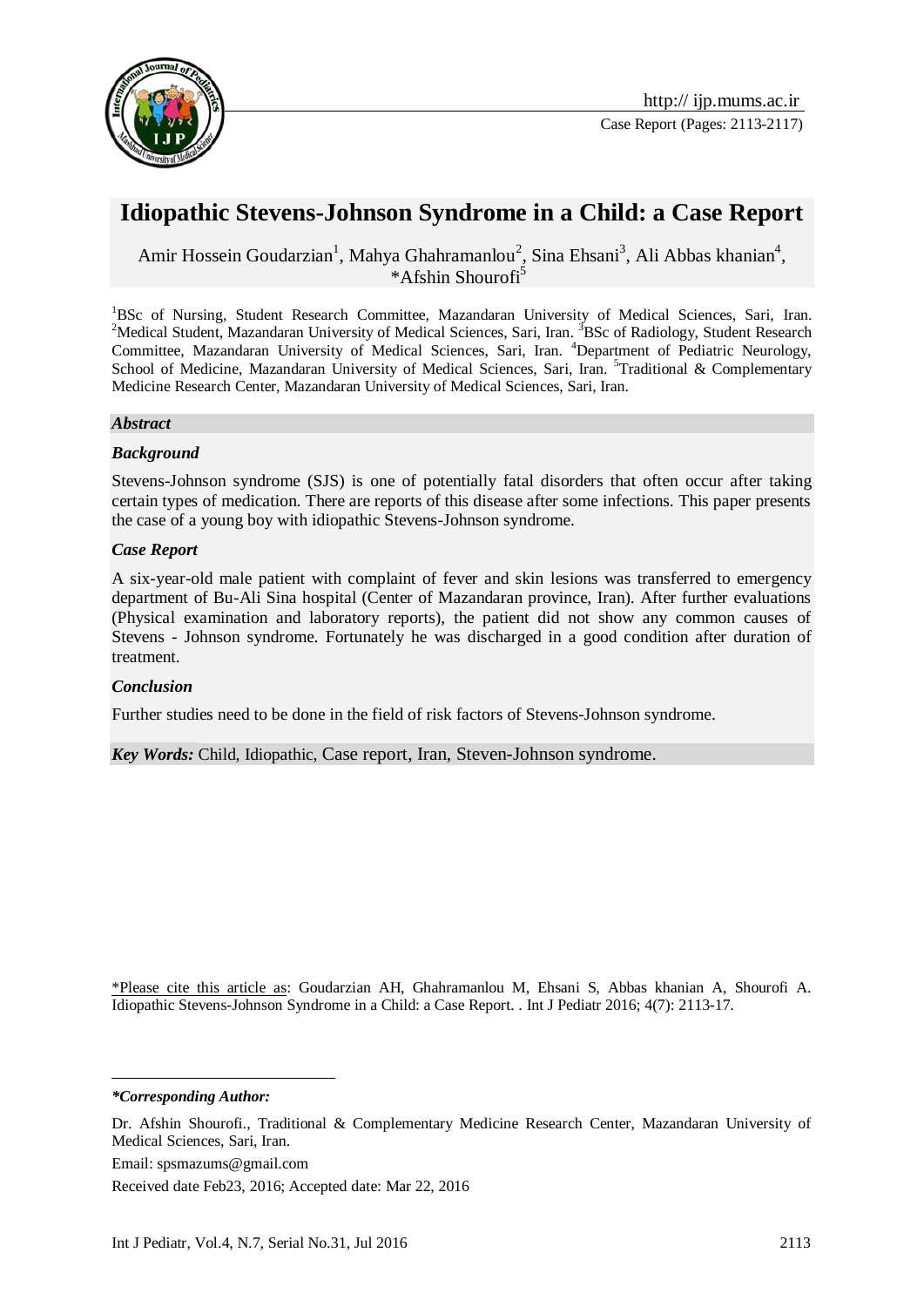# **1- INTRODUCTION**

 Steven-Johansson syndrome was first introduced as a special condition and epidermal eruption in 1922 [\(1\)](#page-3-0). This syndrome is among the potentially fatal disorders which is associated with symptoms such as fever, extensive blisters in muscle tissues, vomiting and atypical signs like oral lesions and involvement of mucous membranes [\(2,](#page-3-1) [3\)](#page-3-2). The disease is often accompanied with serious complications in organs such as liver, lung and kidneys that in the absence of timely diagnosis, treatment will be difficult and chance of recovery is reduced [\(4\)](#page-3-3). The annual incidence of this syndrome has been reported to be 1 to 7 cases per one million people worldwide [\(5\)](#page-3-4).

Infections are the most important factor causing this syndrome in children [\(6,](#page-3-5) [7\)](#page-3-6). There are also reports of the effects of certain drugs (such as sulfonamides and barbiturates) on the occurrence of this syndrome in children [\(1\)](#page-3-0). In total, more than 100 types of drugs causing this complication in adults and children are recognized [\(4\)](#page-3-3).

Diagnosis of this syndrome is based on clinical signs on the one hand and also on histological features on the other hand. Initially, typical clinical symptoms include dark spots and positive "nikolsky" sign which is characterized by applying mechanical pressure on the induced skin and detachment of the epidermis and blisters within a few minutes to a few hours  $(7)$ .

The treatment of Stevens-Johnson syndrome is based on two grounds: 1) eliminating the underlying factors; and 2) supportive therapy often with high doses of intravenous immunoglobulin (IVIG) and Plasmapheresis [\(8\)](#page-3-7). However, the effectiveness of these treatments has been controversial [\(9\)](#page-4-0). This article presents a case of Stevens-Johnson syndrome with idiopathic causes.

## **2- CASE REPORT AND RESULTS**

 The patient was a six-year-old, 154 cm tall and 18 Kg young boy who is the 1/1 child from non-related and healthy parents. He has been born by cesarean delivery and termed. The patient has had no problems in his fetal ultrasound. The subject was taken to the emergency of Bu-Ali hospital Sari (Mazandaran province, North of Iran) by his parents with complaining of fever and skin lesions since last two days. According to parents, the patient has been complaining of severe pain in the anus area which has exacerbated during disposal action. At the same time, skin lesions and blisters without itching have appeared around ears that gradually had spread to the face, trunk and limbs. He had painful aphthous ulcers in his mouth. The patient also had a fever and using antipyretic (acetaminophen) didn't have much impact on reducing his fever. The history of hospitalization and any underlying disease was not reported by parents. Patient`s vaccination has been completely done based on the country`s routine. No history of drug use was reported by the patient and his parents. The patient also had no history of drugs and food allergy. According to the child's parents, two days prior to the appearance of symptoms, they have used insecticides at home (manufactured by Tar-o-Mar company; containing permethrin, transalletrine, piperonyl butoxide, tetramethrin, sodium nitrite, sorbitan monooleate and water solvent).

The results of primary examinations of patients were as follows: BP: 100/60 mmHg; PR: 100 p/min; RR: 20 r/min; T: 39.2 $\degree$ c (axillary);  $O_2$  Sat: 99%. The subject was critically ill. Maculopapular and vesiculobullous lesions on the erythematous environment (some of them being crusted) were observed throughout the entire body. Some lesions also had necrotic center. Vesiculobullous lesions were seen in the external auditory canal,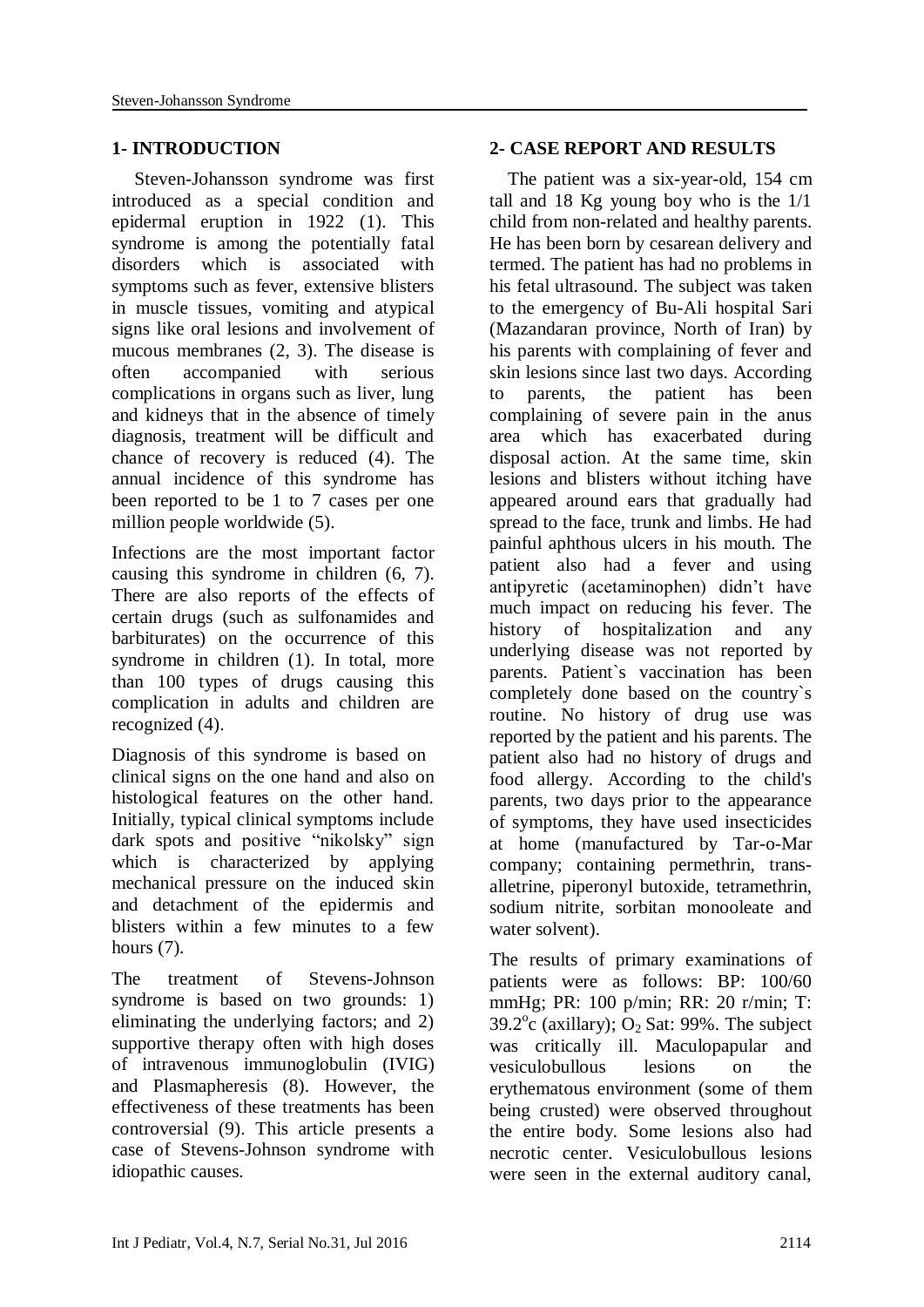but eardrum was normal. Also conjunctivitis was observed in the eye. Nasal mucosa wasn't pale and aphthous ulcers and vesicles were seen in oral cavity mucosa and patient`s palate. Gums were infamed (gingivitis) and there was no lymphadenopathy. Additional voices weren't heard on auscultation of the lungs and heart. The abdomen was soft and there was no hepatosplenomegaly. Erythema, vesicular lesions and white curds were observed in the anus area. "Nikolsky" sign was also positive. Ophthalmology and dermatology as well as CBC-diff, ESR, B/C, LFT, BUN, Cr, UA, Na, K and culture of skin secretions were asked for the patient.

Patient's test results were as follows: WBC: 10800/µL; Neut: 77%; EOS: 3%; Lymph: 18%; Hgb: 12.5 g/dL; Plt: 204000/µL; ESR: 32 mm/hr; Urea: 25 mg/dL; Cr: 0.6 mg/dL; AST: 32 U/L; Alt: 20 U/L; K: 4.2 mEq/L; Na: 138 mEq/L; UA: Normal; Wound discharge culture: Ecoli>105; B/C: No growth.

At first, the differential diagnosis of Toxic epidermal necrolysis (TEN) and Staphylococcal scalded skin syndrome (SSSS) were advised for the patient. According to the patient's clinical symptoms (skin erythema distribution in the body) the existence of TEN syndrome, was rejected. Also, according to the lab results on the lack of growth of any bacteria in the patient's blood and urine, SSSS syndrome was rejected, too. Therefore, the patient was diagnosed with Stevens-Johnson syndrome was hospitalized in the isolation room under the supervision of physicians with expertise in pediatric infectious.

# **3- RESULTS**

# **3-1. Therapeutic strategies and outcomes**

For patients, IVIG (the first three days of treatment at a dose of 35 grams, then for two days at a dose of 15 grams and 8 grams per day for the next three days) vancomycin ampoule (360 mg intravenously injected every six hours), 9 mg of acetaminophen syrup, Al-Mg syrup in the amount of 3 cc and daily usage of betamethasone eye drops were prescribed. Daily compression of Lesions by 1:8000 Potassium permanganate following by applying of 2% mupirocin ointment on the lesions was done.

A combinatorial ointment containing betamethasone and vaseline was prescribed for the patient's lips. Due to wheezing in the lungs auscultation on the seventh day of hospitalization, using of ventolin nebulizer was started. Fever has subsided on the eighth day of hospitalization, so IVIG and vancomycin were discontinued and 250 mg cefuroxime tablets was started every twelve hours. Almost all lesions were dried on the ninth day of hospitalization. On the eleventh day, compression bypotassium permanganate solution was stopped. On the fourteenth day of hospitalization, the patient was discharged with the medication orders of using zinc sulfate syrup and saline nasal spray.

# **3- DISCUSSION**

 Taking certain medications is the most important cause of Stevens-Johnson syndrome [\(1\)](#page-3-0), including sulfonamides, anti-seizures and anti-gout drugs [\(10\)](#page-4-1). In the previous reports by Parveen (report of the effect of Lamotrigine), Duarte et al. (report of the effects of Carbamazepine), Powers et al. (report of the effect of Azithromycin), and Storim and colleagues (report of the effect of Unithiol) the role of drugs in causing Stevens-Johnson syndrome has been mentioned [\(11-14\)](#page-4-2). However, report of the incidence of this syndrome is very rare without the usual reasons. In the present report, the subject has rejected any precedent drug use and the tests and the reports haven`t shown any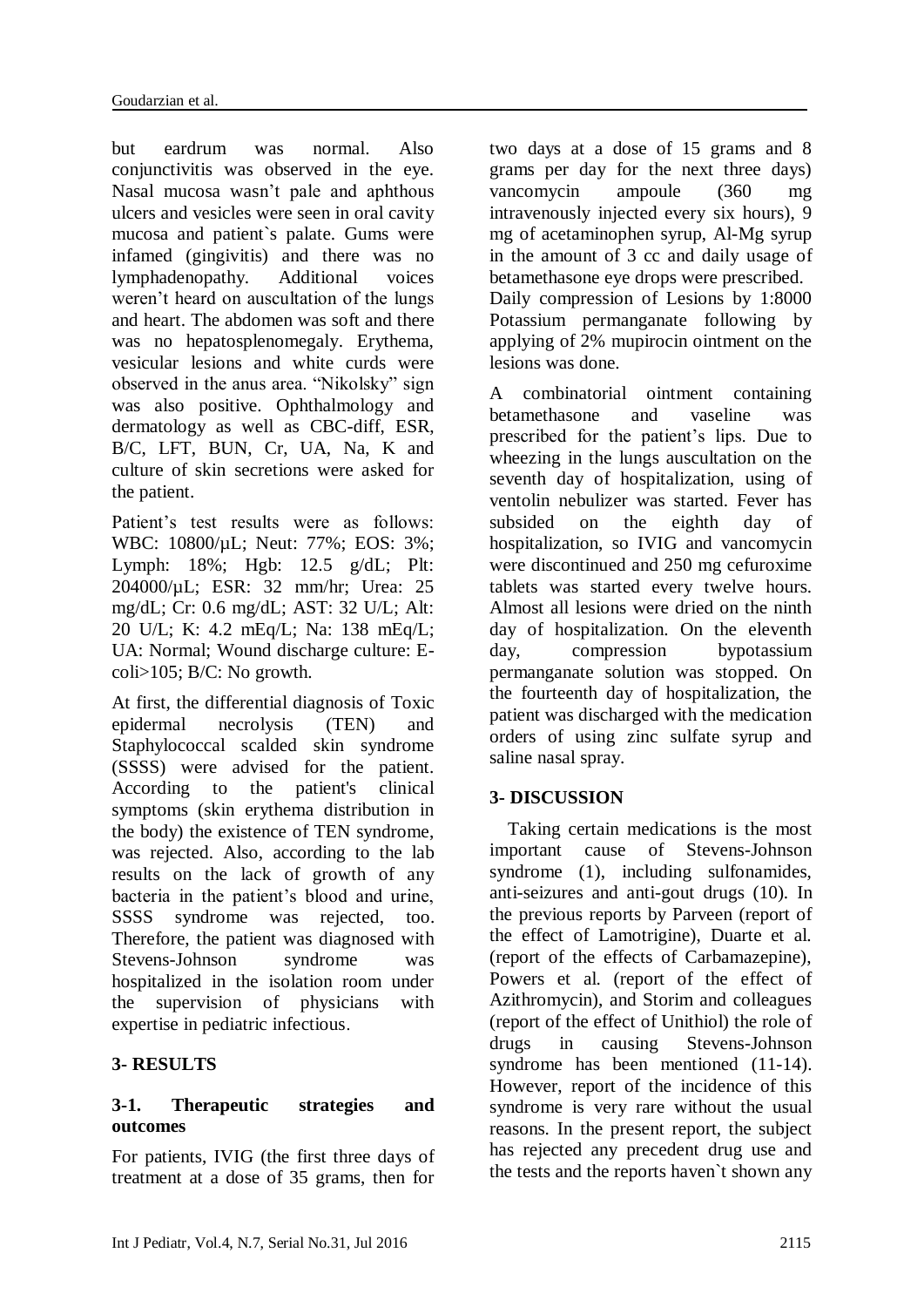infection. However, genetic factors as one of the very rare causes of this syndrome have been emphasized in some studies [\(15\)](#page-4-3). In this report, the patient had no pedigree of this disease in his family. This disease occurred after the use of insecticides at home. According to available databases so far, no link between insecticides and this syndrome have been reported. Treatment of Stevens-Johnson syndrome is based on receiving IVIG and infection and pain control are done by using broad-ranges of antibiotics and narcotic analgesics respectively [\(9\)](#page-4-0). The reported subject was improved and discharged from the hospital after 14 days of receiving the above-mentioned medications.

### **4. CONCLUSION**

The results showed that distraction technique had a good effect on the intensity of pain in children. Given the need for pain control and its effects on the course of treatment, further studies are needed to be done.

### **5- ABBREVIATION**

**BP**: Blood Pressure, **PR**: Pulse Rate, **RR**: Respiratory Rate, **T**: Temperature, **O2 Sat**: Oxygen Saturation, **CBC-diff**: Complete Blood Count with Differential, **ESR**: Erythrocyte Sedimentation Rate, **B/C**: Blood Culture, **LFT**: Liver Function Tests, **BUN**: Blood Urea Nitrogen, **Cr**: Creatinine, **UA**: Urine Analysis, **K**: Potassium, **N**: Nitrogen, **Na**: Sodium, **WBC**: White Blood Cells, **Neut**: Neutrophil, **EOS**: Eosinophils, **Hgb**: Hemoglobin, **Plt**: Platelets, **AST**: Aspartate Aminotransferase, **ALT**: Alanine Aminotransferase.

### **6- CONFLICT OF INTEREST:** None.

## **7- REFERENCES**

<span id="page-3-0"></span>1. Kakourou T, Klontza D, Soteropoulou F, Kattamis C. Corticosteroid treatment of erythema multiforme major (Stevens-Johnson syndrome) in children. European journal of pediatrics 1997;156(2):90-3.

<span id="page-3-1"></span>2. Wetter DA, Camilleri MJ. Clinical, Etiologic, and Histopathologic Features of Stevens-Johnson Syndrome During an 8- Year Period at Mayo Clinic. Mayo Clinic Proceedings 2010;85(2):131-8.

<span id="page-3-2"></span>3. Shammas MC, Lai EC, Sarkar JS, Yang J, Starr CE, Sippel KC. Management of Acute Stevens-Johnson Syndrome and Toxic Epidermal Necrolysis Utilizing Amniotic Membrane and Topical Corticosteroids. American Journal of Ophthalmology 2010;149(2):203-13.

<span id="page-3-3"></span>4. Mockenhaupt M. The current understanding of Stevens-Johnson syndrome and toxic epidermal necrolysis. Expert review of clinical immunology 2011;7(6):803-13.

<span id="page-3-4"></span>5. Gerull R, Nelle M, Schaible T. Toxic epidermal necrolysis and Stevens-Johnson syndrome: a review. Critical care medicine 2011;39(6):1521-32.

<span id="page-3-5"></span>6. Sasidharanpillai S, Riyaz N, Khader A, Rajan U, Binitha MP, Sureshan DN. Severe Cutaneous Adverse Drug Reactions: A Clinicoepidemiological Study. Indian Journal of Dermatology 2015;60(1):102-.

<span id="page-3-6"></span>7. Kunimi Y, Hirata Y, Aihara M, Yamane Y, Ikezawa Z. Statistical analysis of Stevens-Johnson syndrome caused by Mycoplasma pneumonia infection in Japan. Allergology international : official journal of the Japanese Society of Allergology 2011;60(4):525-32.

<span id="page-3-7"></span>8. Worswick S, Cotliar J. Stevens-Johnson syndrome and toxic epidermal necrolysis: a review of treatment options. Dermatologic therapy 2011;24(2):207-18.